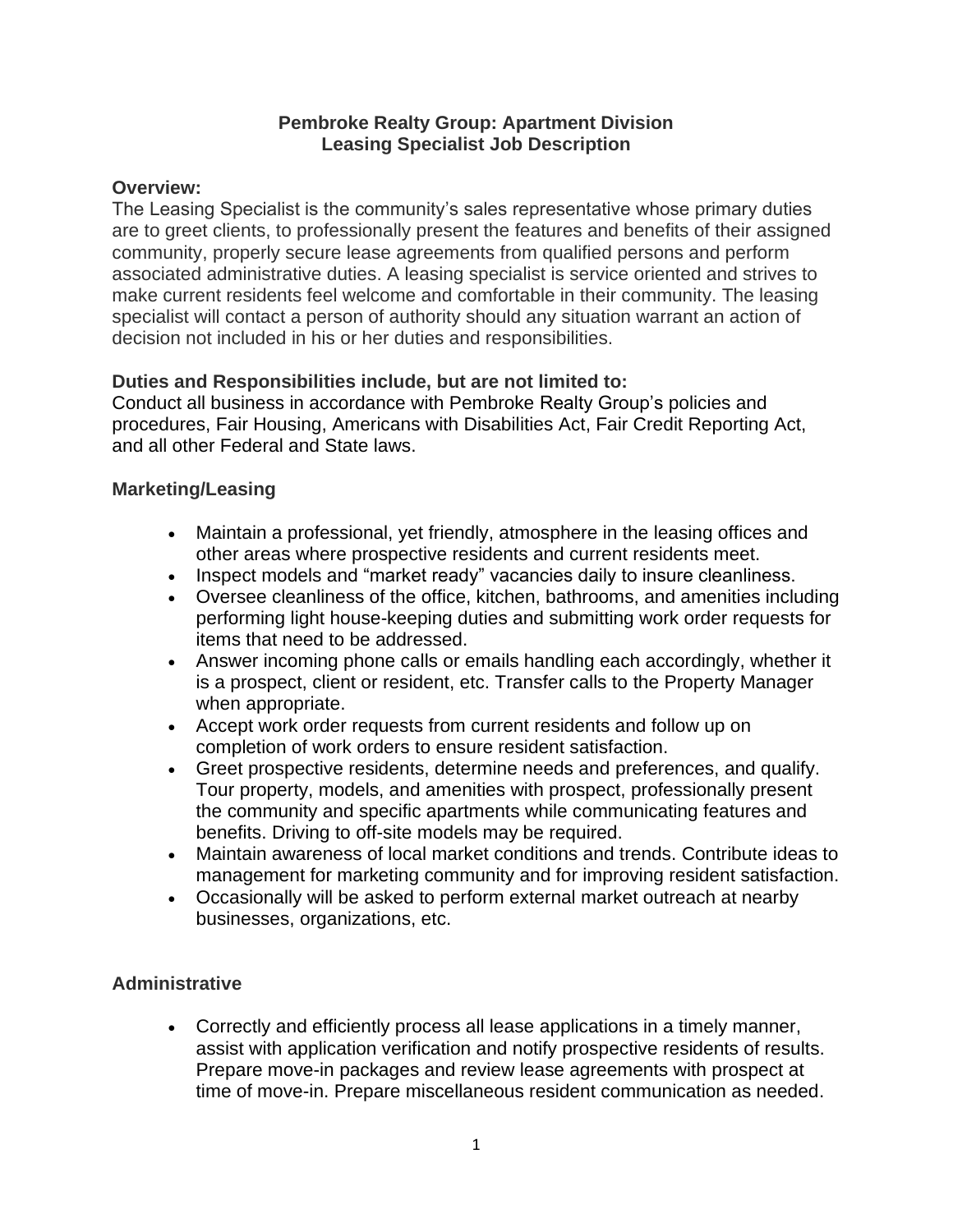- Complete all lease paperwork including related addenda and accept rental and/or utility payments and deposits.
- Assisting the APM in the processing of payables.
- Physically inspect community when on grounds, report any service needs to maintenance staff.
- Responsible for scheduling approved contractors for apartment turns and work needed at assigned community as directed by management.
- Inspect property regularly for lease violations.
- Inventory office supplies on periodic basis and report needs to management.
- Organize and file appropriate reports, leases, and paperwork.
- Assist with the maintaining of weekly traffic reports, monthly corporate reports, resident communication, move-out inventory, market surveys, etc.

## **General**

- Work hours: 40 hours per week. Our offices are open seven days a week and will require weekend availability.
- Perform any additional duties as assigned by management.

## **Qualifications**

**The following qualifications are required for the Leasing Specialist position. Any misrepresentation of qualifications at the time of hire may result in termination of employment.**

- High School Diploma or equivalent.
- Ability to work independently and with others.
- Ability to solve problems and to communicate effectively with residents, coworkers, and management.
- Professional appearance and manner.
- Possess positive outlook and personal integrity.
- Loyalty to employer.
- Excellent leasing and closing skills.
- Basic computer skills and good organizational skills.
- Ability to walk property, climb stairs, bend, kneel, squat, stretch and lift up-to fifteen (15) pounds.
- A criminal background check and pre-employment drug screening will be conducted as conditions of employment.

### **Driving/Traveling Requirements**